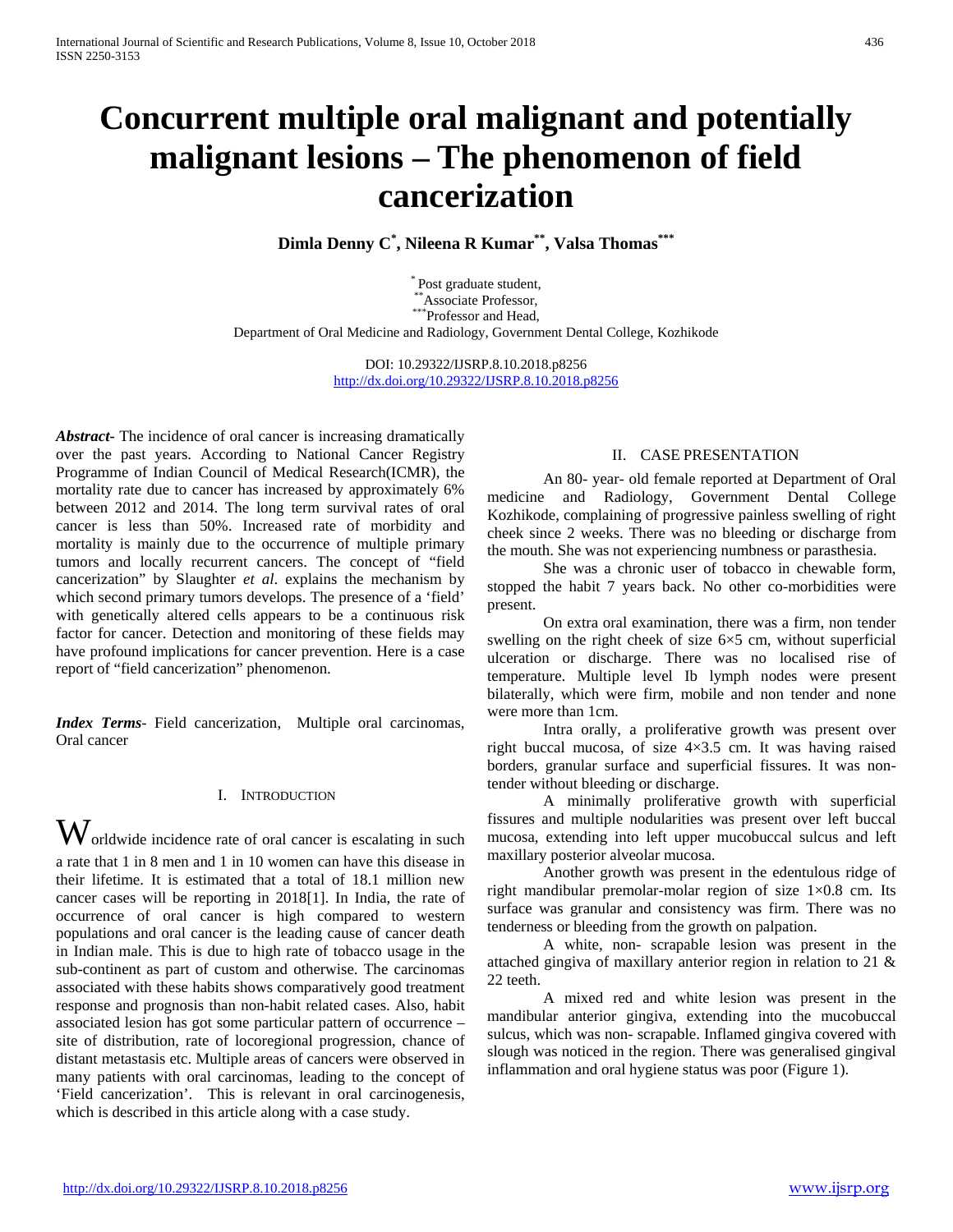

Figure 1: A)Lesion on left buccal mucosa B) Lesion on right buccal mucosa C) Lesion on mandibular anterior gingiva D) Lesion on mandibular posterior alveolar ridge

Radiographic investigation revealed no evidence of bone erosion in the alveolus. Blood parameters were also within normal limits.

Provisional diagnosis of carcinoma of bilateral buccal mucosa and right mandibular alveolar mucosa (T1N0M0), speckled leukoplalia of mandibular anterior region and homogeneous leukoplakia of maxillary anterior gingiva was made.

Histopathologic examination was done to diagnose the possibile malignancy. Samples were collected separately from each site. The report came as squamous cell carcinoma moderately differentiated on right buccal mucosa, Severe epithelial dysplasia with indistinct basement membrane on left buccal mucosa and moderately differentiated squamous cell carcinoma on right mandibular alveolar mucosa.

## III. DISCUSSION

In 1953, Slaughter *et al*[2] observed several peculiar findings regarding oral cancer like,

- The linear spread of oral cancer compared to deeper extension (lateral cancerization) , which can be due to carcinogenic change of surrounding cells rather direct spread of pre-existing malignancy
- Independent foci of in situ cancer islands in surrounding area of large primary squamous cell carcinoma lesion
- Selective or Guided missile type carcinogenic activity in a pre-conditioned epithelium

He proposed the idea of 'field cancerization'. Although this concept was put forward to explain high local recurrence rate in oral cancer, it was also applicable in oropharynx, larynx, colon, breast, prostate, esophagus, skin, urinary bladder, vulva and cervix[3].

Various theories were formulated to explain this phenomenon. Slaughter's concept (classic theory) was that as a result of exposure to carcinogens, mucosa develops carcinomatous changes by independent mutations. Alternate theories came later (clonal theory) saying that altered cell leads to formation of expanding fields with premalignant potential and having same clonal origin[4].

A normal tissue will become dysplastic through 'multistep carcinogenesis', by the accumulation of genetic alterations both molecular and phenotypic progression of the neoplasm(4). These altered epithelial cells forms a 'patch' by clonal expansion, which later becomes a 'field' of epithelial cells with genetic alterations but without histologically evident changes. These fields contain genetic alterations that can be demonstrated by Tp53 immunostaining, where carcinomas may develop later.

Molecular studies provided sufficient evidences for establishing monoclonal origin for preneoplastic cells in a field, which was confirmed by presence of early markers of carcinogenesis. Thus 'field cancerization' was defined as "the presence of one or more areas consisting of epithelial cells that have genetic alterations. A field lesion (or shortly 'field') has a monoclonal origin, and does not show invasive growth and metastatic behaviour, the hallmark criteria of cancer."[3]. Widely accepted experimental animal model for field cancerization is 'hamster cheek pouch model', where carcinogenic agents were injected to cheek pouch of this animal and proliferative growth were developed in the site. Using this model, we could study regarding molecular markers, ploidy analysis, therapeutic response etc[5].

Detailing molecular concept of field cancerization is much complicated. Biomarkers like Cytokeratin -7,8,13,16,19, Cyclin D1, increased levels of isoenzyme glutatione stransferase, vascular markers (vwf and cd31) and p53(most promising marker) are noticed in the 'fields'. Allelic loss can predispose to carcinogenesis[5].

Clinical application of this concept comes in early detection of oral cancer in a patient who already had carcinoma of head and neck. There is 20% chance for development of a second primary tumor in these patients [5], which can be monitored by identifying molecular markers in peri-tumoral cancer field. This can significantly reduce tumor progression and can modify treatment options, resulting in good prognosis. Identification of tumor markers are usually done by polymerase chain reaction (PCR), in situ hybradisation and immunohistochemistry. Commonly assessed markers are loss of heterozygosity, microsatellite alterations, mutations in p53 gene and chromosomal instability. Another important clinical application is in chemoprevetion of the disease, which aims to ablate altered cell population and repair the genetic damages. Most common chemotherapeutic agents are 13-cis retinoic acid and cyclooxygenase-2 (COX-2) inhibitors[6].

The idea of field cancerization evolved so much in the past 50 years and is currently exploring its molecular aspects. The most common agent causing altered fields in normal oropharyngeal mucosa is tobacco. Appropriate chemopreventive measures has to be taken in such patients to avoid development of multiple tumors. Contributions from molecular and genetic studies may help us to form a management protocol in such cases, which in turn improve the survival rates.

# CONFLICTS OF INTEREST

The authors disclose the absence of any conflicts of interest.

FINANCIAL SUPPORT

None